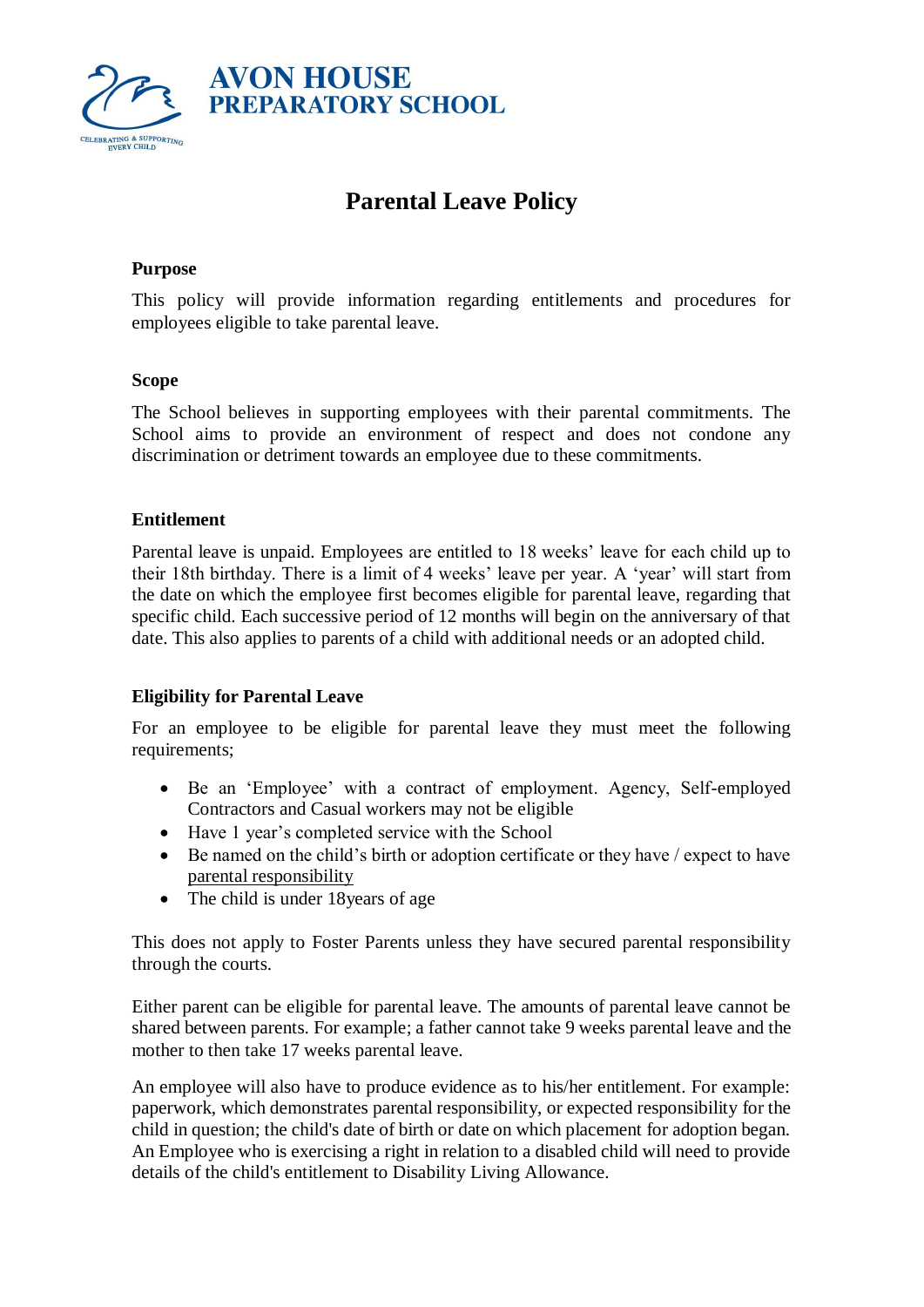

Parental leave cannot be taken in blocks of less than one week, except if taken in relation to a child who is disabled. As the leave is per parent per child, any parental leave taken with a previous employer would count towards the total 18 weeks.

## **Notice of Parental Leave**

Employees must give 21 days' written notice before their intended start date. This written notice must also state the start and end date of the proposed leave.

The employee should provide written notice of any period of parental leave they are proposing to take. This notice must be given to the School at least 21 days before the date on which the leave is to start. This notice must also state the dates on which the period of leave is to begin and end.

If the employee is the father of the child, in respect of whom the leave is to be taken, and he requests for parental leave to begin when his child is born, his notice must specify the expected week of childbirth and the duration of the period of leave. The employee must give this notice at least 21 days before the expected week of childbirth.

Where the parental leave is for an adopted child and is to begin on the date of the placement, the employee's notice must be given to the School at least 21 days before the beginning of the week in which the child is to be placed for adoption, or as soon as is reasonably practicable thereafter. It must specify the week in which the placement is expected to occur and the duration of the period of parental leave requested.

## **Delaying Parental Leave**

The School may postpone a period of parental leave (other than where parental leave has been requested immediately after childbirth or immediately after placement for adoption) where the School considers that its business would be unduly disrupted if the employee were to take leave during the period requested.

The School will give notice in writing within 7 days of the original request stating

- the reason for postponement
- suggested dates for the employee to take parental leave within 6 months of the requested date

## **Employment Terms and Conditions during Parental Leave**

The employee's employment rights and obligations will continue during Parental Leave, including;

- Notice periods
- Annual leave
- School disciplinary and grievance procedures